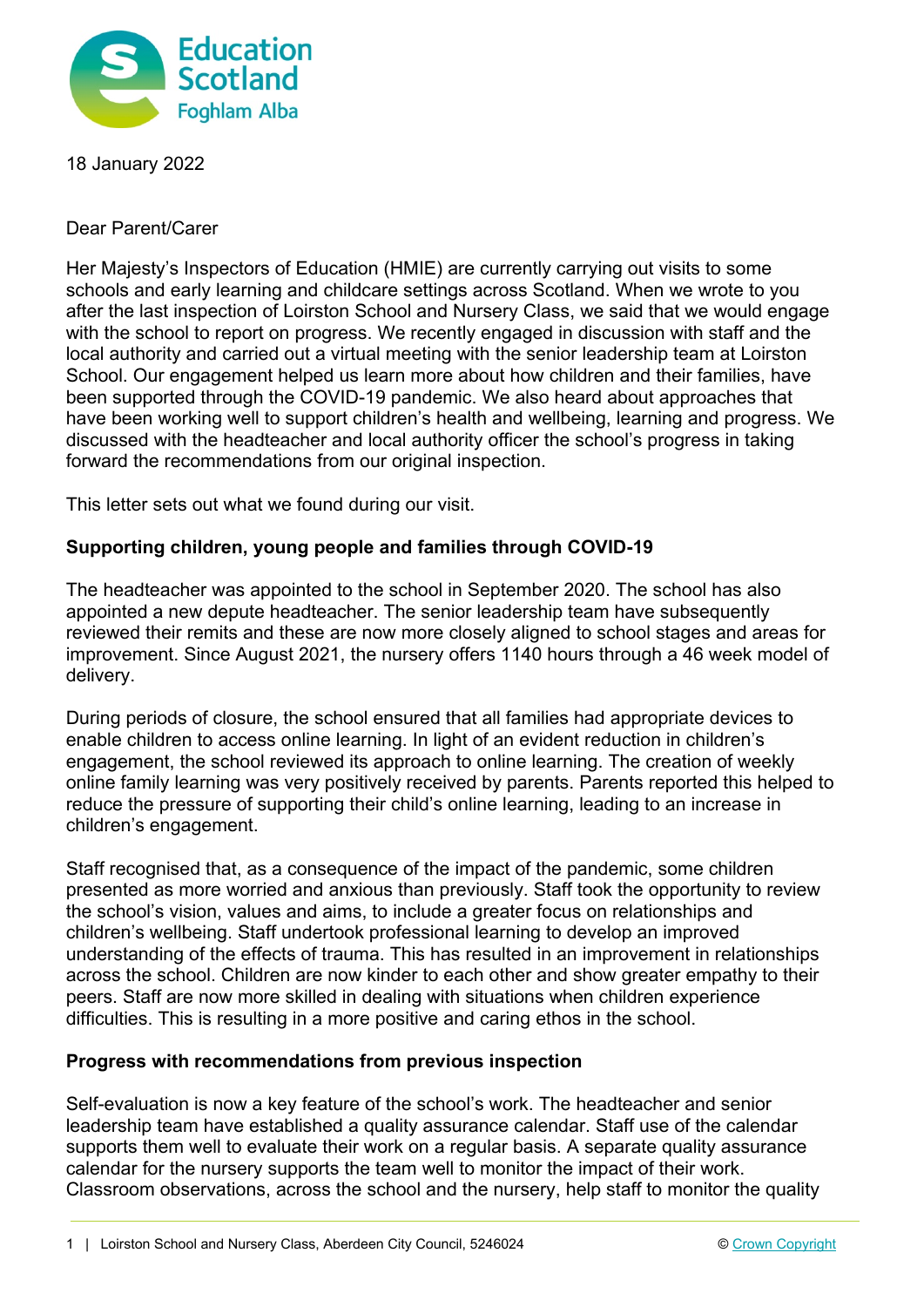

of learning and teaching. Improved professional dialogue is supporting staff to develop shared expectations of what good learning looks like. Peer observations of learning has supported staff to improve their practice in delivering learning online. Children now have increased opportunities to comment on, and influence improvements in, the school's work. Staff are now more aware of, and take account of, national guidance. This is supporting them to be aspirational in improving children's rights across the school. Parents are consulted well regarding how they can help improve the work of the school. The main focus of the work of the Parent Council is now school improvement. Staff make good use of digital platforms to ensure parents can contribute to school improvements. All staff have opportunities to take forward school improvements. Through membership on a range of groups they are taking forward improvements identified in the school improvement plan. Practitioners in the nursery are making significant improvements to the learning environment and in the learning experiences on offer. Engagement in professional learning is supporting staff to have a sound understanding of the nursery's strengths and areas for improvement. There is some evidence, despite the pandemic, of improvements at P1, P4 and P7 in literacy and numeracy. Staff have identified the need to improve consistency and confidence across the school in assessing achievement of a level. Staff plan to continue to develop further their moderation skills working with colleagues in another school.

The school has refreshed and revised the curriculum rationale, which now reflects better the school community and the its unique context. Staff have developed processes to plan, assess, track and monitor children's learning. Termly planning meetings with senior leaders support teachers well to discuss how children are progressing. The contexts for learning and capacities are now embedded in all planning of learning and teaching and children's learning is now more relevant and meaningful to them. The use of technology has been established in the nursery setting to support planning and assessment. Opportunities for learners to develop skills in using technology are being extended and children are increasingly able to use technology independently. Staff use of local authority and national advice supports them well to plan across all curricular areas.

The school has established an enhanced provision as a result of a significant increase in requests for support for individual children. The newly established support for learning team work in partnership with the senior leadership team to oversee and monitor a range of school-wide interventions for children who require additional support. Staff are developing their skills in identifying personalised targets for individual children. These are captured in individualised educational programmes, which are reviewed regularly in line with national expectations. Plans are in place to continue to develop teachers' confidence in developing individualised educational programmes and in ensuring that children and parents are part of this process. The school works well with partner agencies to ensure all children's needs are met well. Staff are developing the use of nurture spaces to help a few children to experience a more supportive start to the school day. This is helping these children to reduce their levels of anxiety and engage more meaningfully in their learning. The keyworker system established in the nursery supports staff well to have a clear overview of each child's progress. Termly meetings with staff ensure parents are fully involved in planning and agreeing each child's next steps. The additional support needs tracker, established in the nursery, supports staff well to monitor the effectiveness of interventions deployed to support children.